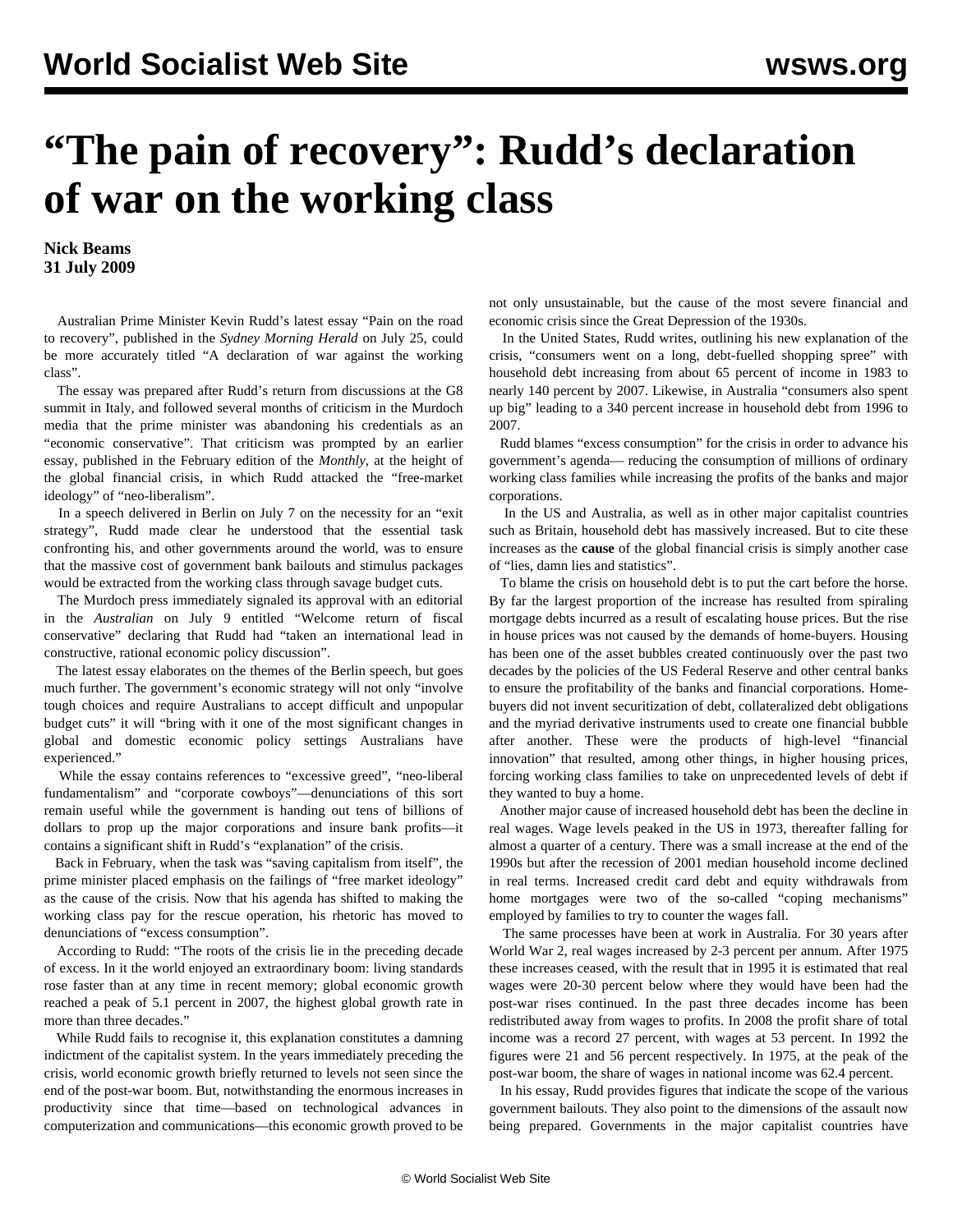implemented taxpayer-funded guarantees for the banks amounting to \$6.2 trillion, or 8 percent of global GDP. On top of this, they have allocated \$2 trillion to fund bank bailouts and recapitalizations. In addition, G20 governments are expected to spend a total of \$5 trillion on stimulus packages by the end of next year, equivalent to nearly 8 percent of global GDP. In all, the measures are equivalent to around 18 percent of global GDP.

 The average budget deficit for OECD economies has increased more than sixfold from 1.4 percent of GDP before the crisis, to an expected 8.8 percent by the end of 2010. This means that in 2010, public sector debt will rise to more than 100 percent of GDP.

 In its budget brought down last May, the Rudd Labor government forecast that public debt would rise to around \$315 billion in 2013-14 and committed itself to returning the budget to surplus by 2015-2016. In order to cut spending, it lifted the retirement age from 65 to 67, the first in what will be a series of socially regressive measures.

 A key plank of Labor's budget was its commitment to keep the real increase in federal spending to 2 per cent of GDP for an indefinite period to come. Last week, the think tank, Access Economics, gave an indication of what this commitment signifies. "The 2 percent rule," it noted, "doesn't sound scary and hasn't lost any votes so far, yet it implies a straitjacket on federal spending in coming years. You may be surprised to know that, after four and a half years, the cumulative impact of the 2 percent rule will be devastating. It would, for example, be the equivalent cost savings from abolishing the Defence Department, or it would be the equivalent of the savings the government would make from lifting the wage pension not to 67 but to 107."

 The Labor government's program not only involves savage budget cuts. Rudd's essay makes clear that it intends going much further, to restructure economic and social relations in the name of building "the foundations of sustainable growth".

 According to Rudd, the crisis reveals that the limits of a "purely debtfuelled growth strategy" have been reached and the world must now be "rebalanced" under conditions where "many Western economies simply consumed too much." Australia is clearly in the latter category. Growth can no longer be based on supplying coal and iron ore to Chinese industry, which, in turn, exports to the debt-ridden US market.

 The new program for growth involves a "responsible agenda of future economic reform". Those words will have a familiar and ominous ring for the many workers who experienced the Hawke-Keating governments, because it was under this banner that the Labor governments of 1983-1996 reduced real wages and organized an on-going offensive against jobs and working conditions. Now, under conditions of the worst downturn since the Depression, these attacks will be deepened.

 According to Rudd: "Australia will need to work smarter and harder to achieve better national growth in a weaker global environment. We need to implement a global competitiveness agenda for Australia that reinvigorates the drivers of productivity growth. Our mission must be a more globally competitive Australia capable of securing a greater slice of what may well be a more sluggish global economy."

 The implications are clear. With every other government seeking to defend the profits and economic interests of its "own" corporations in the same way, workers are to be pitted against each other in a never-ending conflict, under conditions where the world economy is either stagnant or contracting.

 Rudd goes on to emphasise that even as the Australian economy grows, the conditions of workers must worsen. "Australia's future prosperity," he insists, "will rely on our willingness to make tough decisions, **to tighten our belt as the economy recovers** [emphasis added] and to build our global competitiveness."

 Insisting that the key to economic growth is higher productivity, the prime minister cites the economic impetus that resulted from the HawkeKeating measures. But the growth in output resulting from higher productivity during the Hawke-Keating years and subsequently did not raise living standards. Rather, as the historic decline in the wage share of national income reveals, it increased corporate and financial profits and deepened social inequality.

 While "egalitarian Australia" has always been a myth, there was at least a limited movement towards greater social equality for most of the  $20<sup>th</sup>$ century. After 1981, however, and the program of "structural reform", the trend was reversed. In the decade 1986-96, the average real income of the bottom 40 per cent of households fell by between \$13 and \$98 per week. By the end of the 1990s, the top 20 percent were earning nearly 50 percent of the total income—that is, nearly the same amount as the bottom 80 percent. Over the period 1986-96, the wealth of the top 200 families climbed from \$7.3 billion to \$37.3 billion. In 1992 the pay of an executive in a top 50 company was 27 times that of the average worker. By 2002 it had risen to 98 times.

 Among the measures cited by Rudd as necessary to boost productivity is tax reform. His proposal encapsulates the class character of his entire agenda.

 Rudd writes: "We need to ensure our tax system remains internationally competitive. As a capital importing country, we need to be mindful of the impact domestic tax laws have on global investment decisions and our ability to attract investment and international business. This is a key focus of the tax review, which aims to report at the end of the year."

 Ensuring that the tax system remains "internationally competitive" means that corporations will receive tax cuts and concessions, which will be paid for by further "tough" reductions in government spending, on top of those imposed to pay for the bailouts and stimulus packages.

 Rudd maintains that economic crises contain a "paradox of recovery" because, as growth returns, "the economic conditions facing many families will deteriorate." Unemployment will continue to rise, even if growth returns, interest rates will increase, putting pressure on homebuyers, and commodity price rises will inflict "higher food and petrol prices on many Australian working families." In addition, "the government strategy to return the budget to surplus will involve some painful and unpopular decisions that will affect many Australians."

 The word "paradox" denotes the existence of a contradiction. Its source can be readily identified: the conflict of opposed class interests.

 With the collapse of the global regime of profit accumulation fueled by the development of financialization over the past two decades, a new regime must be set in place if the profit system is to be restabilized. That is the meaning of "recovery" so far as the capitalist class is concerned. It can only be secured through a complete "restructuring" of the economy—in Rudd's words "one of the most significant changes in global and domestic policy settings Australians have experienced"—namely, a reduction in living standards and the outright impoverishment of entire sections of the working class.

 The conditions are being created for explosive social and political conflicts and Rudd concludes his essay by indicating how the Labor government will fight the coming war against the working class. Drawing on all the reactionary traditions of Laborism, going right back to its championing of the racist White Australia policy, the Labor government will invoke the "unity of the nation" as it imposes the demands of the ruling elites.

 "Throughout this crisis," Rudd writes, "part of Australia's success has been built on our capacity to come together as a nation—workers, employers, unions, small-business people and governments. And that has been because we are all in this together.... Australians will need to draw on that same unity of purpose as we face the challenges of recovery."

 The political meaning of the invocation of nationalism is clear: those who oppose the government's measures and fight for the independent interests of the working class will be denounced as "traitors" and